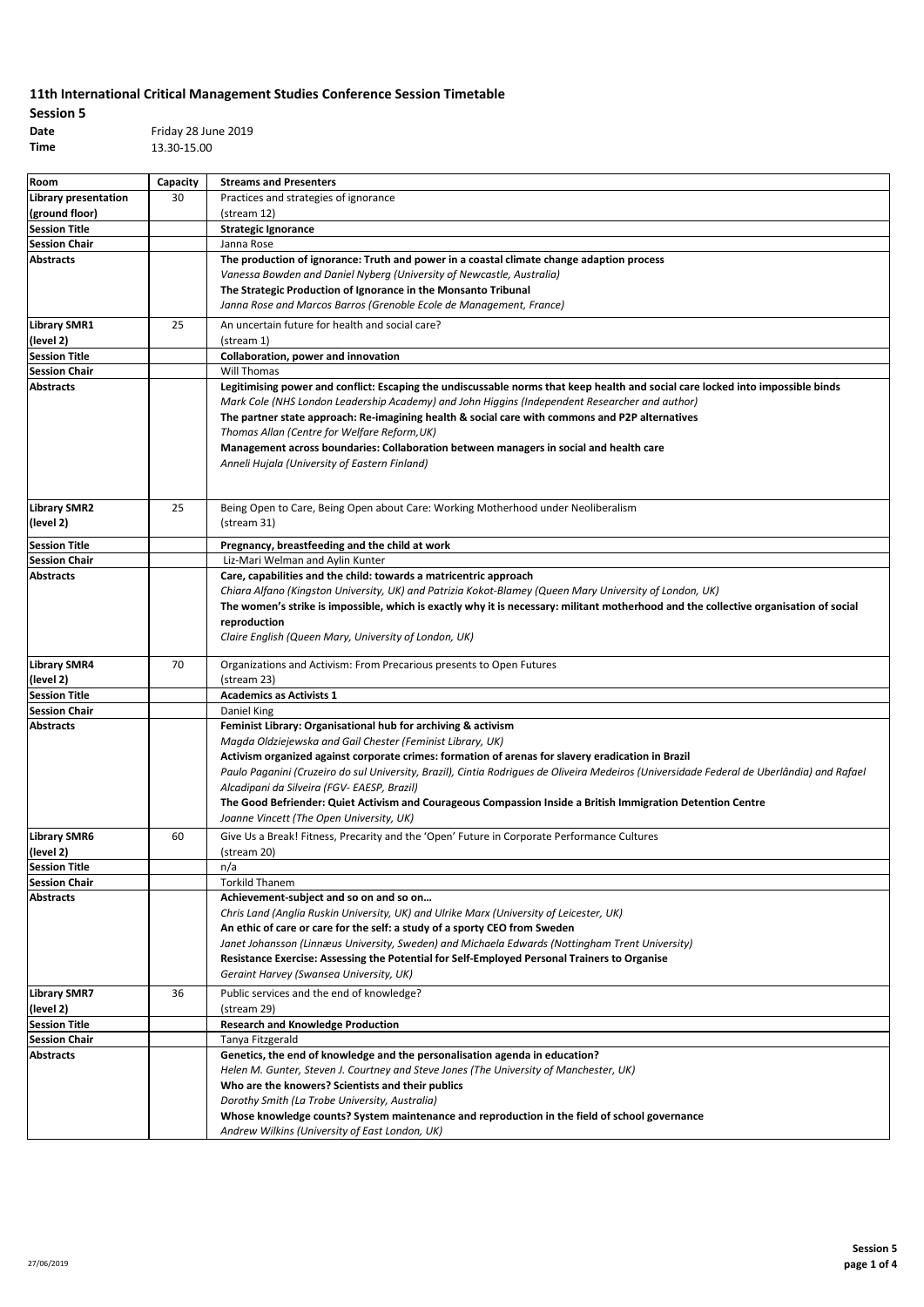## **Session 5 Date** Friday 28 June 2019

**Time** 13.30-15.00

| Room                     | Capacity | <b>Streams and Presenters</b>                                                                                                               |
|--------------------------|----------|---------------------------------------------------------------------------------------------------------------------------------------------|
| <b>CMR 11</b>            | 70       | Critical accounting studies                                                                                                                 |
| (level 1)                |          | (stream 3)                                                                                                                                  |
| <b>Session Title</b>     |          | <b>Accountability and Counter Accounting</b>                                                                                                |
| <b>Session Chair</b>     |          | Maria Vera-Colina                                                                                                                           |
| <b>Abstracts</b>         |          | <b>Accountability and Counter Accounting in Rio Olympic Games</b>                                                                           |
|                          |          | Thauan Felipe Medeiros de Carvalho and Fernanda Filgueiras Sauerbronn (Universidade Federal do Rio de Janeiro, Brazil)                      |
|                          |          | Achieving emancipatory accounting using the praxis of historical materialism                                                                |
|                          |          | Sanjay Lanka and Stewart Smyth (The University of Sheffield, UK)                                                                            |
|                          |          | Regulatory capture, conflicts, counter accounts and accountability                                                                          |
|                          |          |                                                                                                                                             |
|                          |          | Mercy Denedo (Durham University, UK) and Ian Thomson (University of Birmingham, UK)                                                         |
| <b>CMR 15</b>            | 70       | Critical organizational history                                                                                                             |
| (level 1)                |          | (stream 9)                                                                                                                                  |
| <b>Session Title</b>     |          | Being in Critical Organizational History 1                                                                                                  |
| <b>Session Chair</b>     |          | Gabrielle Durepos                                                                                                                           |
| <b>Abstracts</b>         |          |                                                                                                                                             |
|                          |          | Unanticipated Consequences: A Canadian Public Sector Union and Organizational Change in the Late 1960s                                      |
|                          |          | Jason Russell (Suny Empire State College, USA)                                                                                              |
|                          |          | Histories of dangerous virtual organization in extreme work                                                                                 |
|                          |          | Mary A. Furey (Memorial University of Newfoundland, Canada), Lawrence Corrigan and Jean Helms Mills (Saint Mary's University, Canada)       |
|                          |          | Big Data, Junk Data? A Critical Organizational History of Robert McNamara's Systems Analysis                                                |
|                          |          | Leo McCann (University of York, UK)                                                                                                         |
|                          |          |                                                                                                                                             |
|                          |          |                                                                                                                                             |
| <b>Wilson D Beech</b>    | 32       | Opening futures: people organized to struggle against oppression                                                                            |
| (level 1)                |          | (stream 26)                                                                                                                                 |
| <b>Session Title</b>     |          | Dispossession, extractivism and power relations                                                                                             |
| <b>Session Chair</b>     |          | Paulo Abdala                                                                                                                                |
|                          |          |                                                                                                                                             |
| <b>Abstracts</b>         |          | The commons and social struggles against the dispossession of water                                                                         |
|                          |          | Rafael Kruter Flores (Universidade Federal do Rio Grande do Sul, Brazil)                                                                    |
|                          |          | Interactional dynamics between forgetting work and remembering of corporate responsibility: lessons from Samarco dam collapse in            |
|                          |          | Mariana, Brazil                                                                                                                             |
|                          |          | Rajiv Maher (Trinity College Dublin, Ireland and Université Paris-Dauphine, France)                                                         |
|                          |          |                                                                                                                                             |
| <b>Wilson D Hazel</b>    | 24       | When Critical Management Scholars Become Managers                                                                                           |
| (level 1)                |          | (stream 5)                                                                                                                                  |
| <b>Session Title</b>     |          | <b>Critiquing the CMS Manager</b>                                                                                                           |
|                          |          |                                                                                                                                             |
| <b>Session Chair</b>     |          | Yvonne Benschop                                                                                                                             |
| <b>Abstracts</b>         |          | <b>Managing Through Organisational Theory</b>                                                                                               |
|                          |          | Gibson Burrell (University of Leicester, UK)                                                                                                |
|                          |          | Why Everything We Know about Critical Theory is Wrong                                                                                       |
|                          |          | Robert Cluley (University of Nottingham, UK)                                                                                                |
|                          |          | The Hysteric Experience of a CMS Head of Department: Are you one of them or one of us?                                                      |
|                          |          | David Jones (Newcastle University, UK)                                                                                                      |
|                          |          | 'We are particularly keen to connect with you': Why I toyed with being a Dean as a CMS Scholar – The interviews I had and why I never       |
|                          |          | got tne job                                                                                                                                 |
|                          |          | Mark Learmonth (Durham University, UK)                                                                                                      |
|                          |          |                                                                                                                                             |
| <b>Wilson D Holly</b>    | 45       | Critical Entrepreneurship Studies: Destabilizing and Transgressing Mainstream Entrepreneurship                                              |
| (level 1)                |          | (stream 15)                                                                                                                                 |
| <b>Session Title</b>     |          | Female entrepreneurship, ethnicity and identity work                                                                                        |
| <b>Session Chair</b>     |          | Hadil Al-Moosa                                                                                                                              |
| <b>Abstracts</b>         |          | Faking work': Performing identities among ultraorthodox female entrepreneurs                                                                |
|                          |          | Avital Baikovich and Talia Pfefferman (Tel Aviv University, Israel) and Varda Wasserman (Open University of Israel, Israel)                 |
|                          |          | Contextual lens on entrepreneurial identity construction and experience: A cross-cultural study between Turkey and the Netherlands          |
|                          |          | Sibel Ozasir Kacar (Radboud University Nijmegen, The Netherlands)                                                                           |
|                          |          |                                                                                                                                             |
|                          |          | 'Studying gender and entrepreneurship in the context of Pakistani women from urban-poor regions'                                            |
|                          |          | Uzair Shah and Niall Hayes (Lancaster University, UK) and Asfia Obaid (National University of Sciences and Technology, Pakistan)            |
|                          |          |                                                                                                                                             |
| <b>Wilson D Hornbeam</b> | 34       | Problematising the Recolonization of Decolonial Scholar-Activism: Whiteness, Neoliberalization and the Threat of Co-optation within the     |
| (level 1)                |          | New Spirit of Liberal Openness (stream 17)                                                                                                  |
| <b>Session Title</b>     |          | Decolonizing and race                                                                                                                       |
| <b>Session Chair</b>     |          | Sadhvi Dar                                                                                                                                  |
|                          |          |                                                                                                                                             |
| <b>Abstracts</b>         |          | Brazil is not for beginners: The complications of a semi-western case of racial inclusion                                                   |
|                          |          | Camilla Quental and Guilherme Azevedo (Audencia Business School, France)                                                                    |
|                          |          | Brazilian organizations as strange fruit trees: Persistence of racism in labour relations                                                   |
|                          |          | Beatriz D. Brito (Universidade Estadual do Paraná, Brazil), Luiz E. Batista and Adriana Vinholi Rampazo (Universidade Estadual de Londrina, |
|                          |          | Brazil)                                                                                                                                     |
|                          |          |                                                                                                                                             |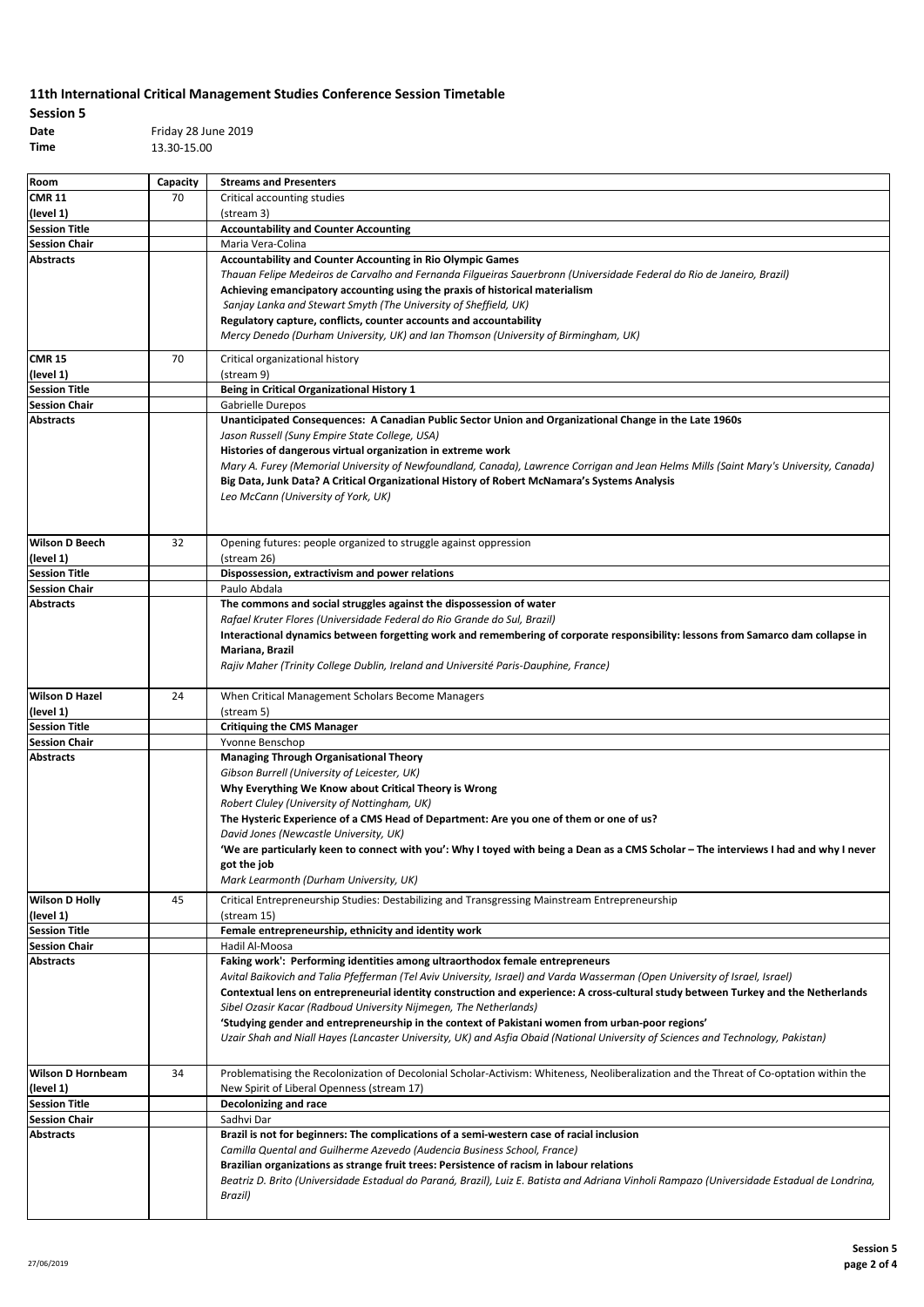| <b>Session 5</b> |              |
|------------------|--------------|
| Date             | Friday 28 Ju |
| Time             | 13.30-15.00  |

**Date** Friday 28 June 2019

| Room                                         | Capacity | <b>Streams and Presenters</b>                                                                                                                                                                               |
|----------------------------------------------|----------|-------------------------------------------------------------------------------------------------------------------------------------------------------------------------------------------------------------|
| <b>Wilson D Yew</b>                          | 24       | Doctoral Students and Early Career Researchers stream                                                                                                                                                       |
| (level 1)                                    |          | (stream 27)                                                                                                                                                                                                 |
| <b>Session Title</b>                         |          | <b>Imaginaries, Bodies and Power</b>                                                                                                                                                                        |
| <b>Session Chair</b>                         |          | Caroline Micklewright                                                                                                                                                                                       |
| <b>Abstracts</b>                             |          | Understanding political struggles within the organization through imaginaries.                                                                                                                              |
|                                              |          | The case of work automation in factories                                                                                                                                                                    |
|                                              |          | Alban Ouahab (ESCP Europe) and Emmanuelle Garbe (ISTEC, France)                                                                                                                                             |
|                                              |          | The Construction of Power Relations and the Fetishisation of the Occupational Body in the Flight Attendant Uniform Manual                                                                                   |
|                                              |          | Amanda Hildebrandt (Macquarie University, Australia)                                                                                                                                                        |
|                                              |          |                                                                                                                                                                                                             |
| <b>Wilson A MR12</b>                         | 20       | Inclusions and exclusions in the digital world: meanings, challenges, opportunities                                                                                                                         |
| (level 2)                                    |          | (stream 18)                                                                                                                                                                                                 |
| <b>Session Title</b>                         |          | <b>Digital Mediation of Labour</b>                                                                                                                                                                          |
| <b>Session Chair</b>                         |          | Angela Martínez Dy                                                                                                                                                                                          |
| <b>Abstracts</b>                             |          | Selling the Selfie: Digital In/Exclusion in Immaterial Entrepreneurial Labour                                                                                                                               |
|                                              |          | Angela Martínez Dy (Loughborough University London, UK) and Deborah N Brewis (University of Bath, UK)                                                                                                       |
|                                              |          | Stream Discussion: Digital Meanings, Challenges and Opportunities'                                                                                                                                          |
|                                              |          | Stream participants and convenors                                                                                                                                                                           |
|                                              |          |                                                                                                                                                                                                             |
| MYB <sub>3</sub>                             | 36       | Feminist frontiers                                                                                                                                                                                          |
| (ground floor)                               |          | (stream 22)                                                                                                                                                                                                 |
| <b>Session Title</b><br><b>Session Chair</b> |          | Feminist frontiers and feminist practice<br>Alison Pullen                                                                                                                                                   |
| <b>Abstracts</b>                             |          |                                                                                                                                                                                                             |
|                                              |          | The Abayomi Doll Practice; Old histories through new voices<br>Rosa Cristina Lima Ribeiro and Ana Silvia Rocha Ipiranga (Universidade Estadual do Ceará, Brazil)                                            |
|                                              |          | The weight of feminist research: Exploring embodied practices of feminist research through intimate partner violence survivors'                                                                             |
|                                              |          | experiences of suicide and self-harm                                                                                                                                                                        |
|                                              |          | Ruth Weatherall (University of Technology Sydney, Australia) and Natalie Thorburn (National Collective of Independent Women's Refuges,                                                                      |
|                                              |          | New Zealand)                                                                                                                                                                                                |
|                                              |          | Identifying and resisting gaslighting practices: A feminist and democratic discussion                                                                                                                       |
|                                              |          | Sanela Smolović Jones (The Open University, UK)                                                                                                                                                             |
| <b>MYB Presentation</b>                      | 30       | Mapping gender conformities, challenges and changes in sport and sport management: Policies, contexts, practices, actors, and                                                                               |
| (level 2)                                    |          | interactions (stream 25)                                                                                                                                                                                    |
| <b>Session Title</b>                         |          | Sport, Identity and Gender                                                                                                                                                                                  |
| <b>Session Chair</b>                         |          | Charlotte Smith                                                                                                                                                                                             |
| <b>Abstracts</b>                             |          | Open to all? Gender, gender identity and governance in LGBT+ sports groups                                                                                                                                  |
|                                              |          | Scott Lawley (Nottingham Trent University, UK) and Sarah Smith (Nottingham Trent University, UK)                                                                                                            |
|                                              |          | The love and fear of masculinity among university female athletes                                                                                                                                           |
|                                              |          | Wenjin Dai (The Open University, UK)                                                                                                                                                                        |
| Perry presentation                           | 50       | Critical Perspectives on Transparency, Accountability, Governance and Corruption Control                                                                                                                    |
| room                                         |          | (stream 35)                                                                                                                                                                                                 |
| <b>Session Title</b>                         |          | Transparenc y, Corruption and Accountabilty 1                                                                                                                                                               |
| <b>Session Chair</b>                         |          | Amanze Ejiogu                                                                                                                                                                                               |
| <b>Abstracts</b>                             |          | A critical perspective on financial firms: Enhancing understanding, improving transparency, and increasing public control over financial                                                                    |
|                                              |          | firms                                                                                                                                                                                                       |
|                                              |          | John Holland (The University of Glasgow, UK)                                                                                                                                                                |
|                                              |          | Public Sector Reforms and Government Effectiveness: Accountants' Perspective on the Interplay between Accounting, Democratic                                                                                |
|                                              |          | <b>Accountability, and Corruption</b>                                                                                                                                                                       |
|                                              |          | Fredrick Changwony (University of Stirling, UK) and Audrey Paterson (University of Aberdeen, UK)<br>Free Trade Zones of Exportation and transparency: an approach to the situation in Nicaragua             |
|                                              |          | María Luisa Esteban Salvador and Bertha Massiel Sánchez Miranda (Universidad de Zaragoza, Spain)                                                                                                            |
|                                              |          |                                                                                                                                                                                                             |
| <b>Charles Pinfold</b>                       | 30       | Flexible working arrangements - boundary work or boundless work?                                                                                                                                            |
| (level 4)                                    |          | (stream 11)                                                                                                                                                                                                 |
| <b>Session Title</b>                         |          | Flexibility, working practices and control                                                                                                                                                                  |
| <b>Session Chair</b>                         |          | Stefanie Reissner                                                                                                                                                                                           |
| <b>Abstracts</b>                             |          | Paradoxes of the virtual work environment: flexibility and self-control                                                                                                                                     |
|                                              |          | Mariano Gentilin (Univsersidad EAFIT, Colombia)                                                                                                                                                             |
|                                              |          | The Defensive Strategies of App's Drivers: An analysis from urban violence in Brazil<br>Andrea Poleto Oltramari, Claudia Concolatto and Marcia Vaclavik (Universidade Federal do Rio Grande do Sul, Brazil) |
|                                              |          |                                                                                                                                                                                                             |
| <b>Venables S0049</b>                        | 40       | Workshop: Publishing critical work in mainstream newspapers                                                                                                                                                 |
| (ground floor)                               |          |                                                                                                                                                                                                             |
| <b>Session Title</b>                         |          |                                                                                                                                                                                                             |
| <b>Session Chair</b>                         |          |                                                                                                                                                                                                             |
| <b>Abstracts</b>                             |          |                                                                                                                                                                                                             |